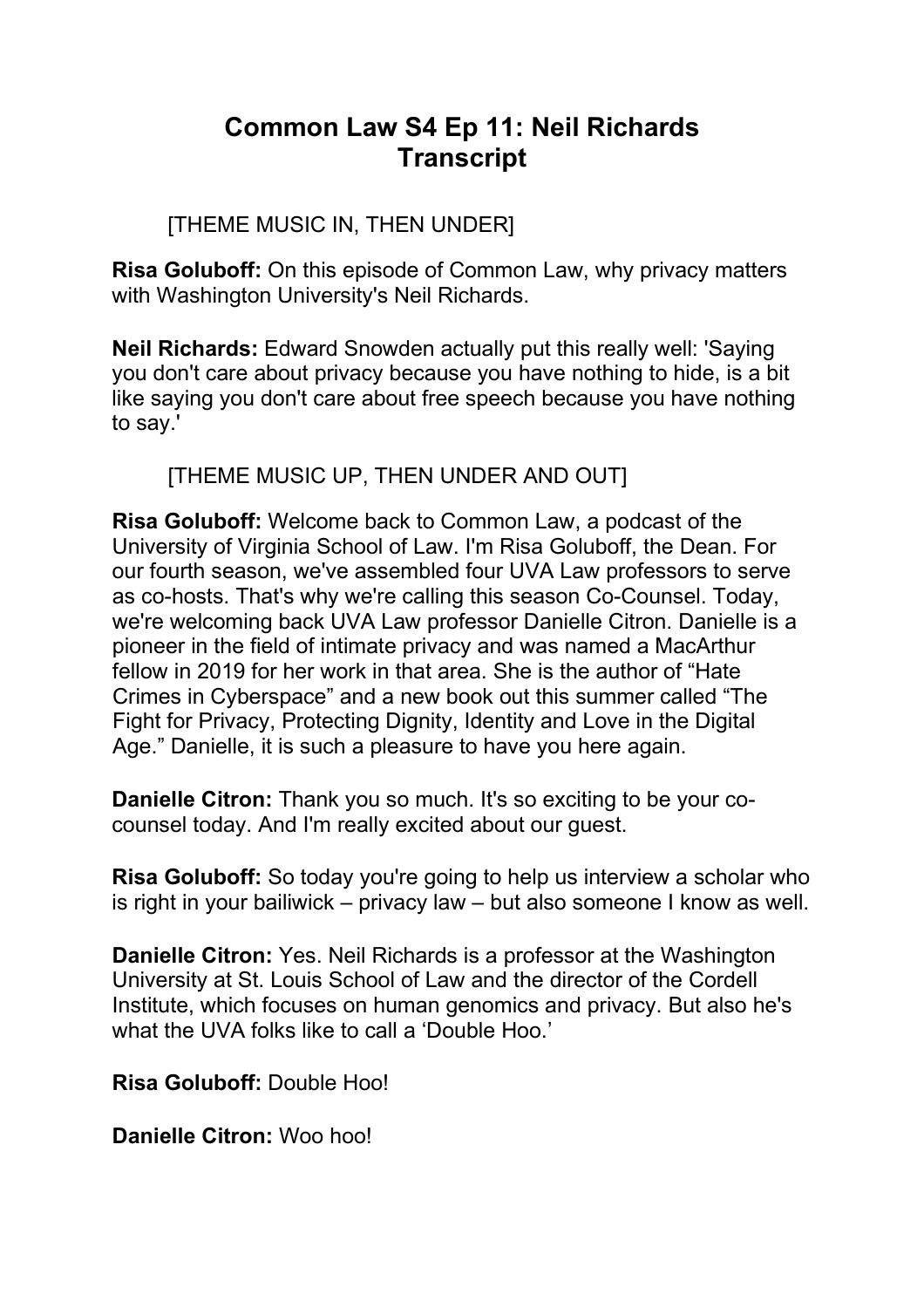#### **Risa Goluboff:** Wahoowa.

**Danielle Citron:** He earned both an M.A. in legal history at the University of Virginia and a J.D. at UVA Law. Neil has a new book out "Why Privacy Matters," and we're going to talk about that today.

**Risa Goluboff:** I can already tell this is going to be an interview our listeners do not want to miss, so we will be right back with professor Neil Richards.

### [THEME MUSIC IN, THEN UNDER AND OUT]

**Danielle Citron:** Neil, thanks for joining us. It's such a pleasure.

**Neil Richards:** It's great to be here.

**Risa Goluboff:** It is great to have you here. And it's so good to see you again, Neil. So let's talk about your new book, which I have a copy of right here, though this is a podcast, so no one can see it, but I have it. And I have read it and it's great. Now you start off in this great way that I just love recounting what you call, "the privacy conversation" that you have with people once they find out that you're a privacy scholar, and I thought maybe you and Danielle could re-enact how that privacy conversation starts out.

**Danielle Citron:** Oh, yeah. I have borne witness to this conversation myself.

**Neil Richards:** A bunch of privacy scholars came to St. Louis for the conference to launch the book, including Danielle. And Danielle and I, and somebody else got into an Uber and I'd just been talking at the conference about the conversation, about getting into Ubers, and the Uber driver literally did it.

### **Danielle Citron:** Yes.

**Neil Richards:** Well, so are we going to role-play this? Uh, so you're gonna be my Uber driver, Danielle?

**Danielle Citron:** Yeah.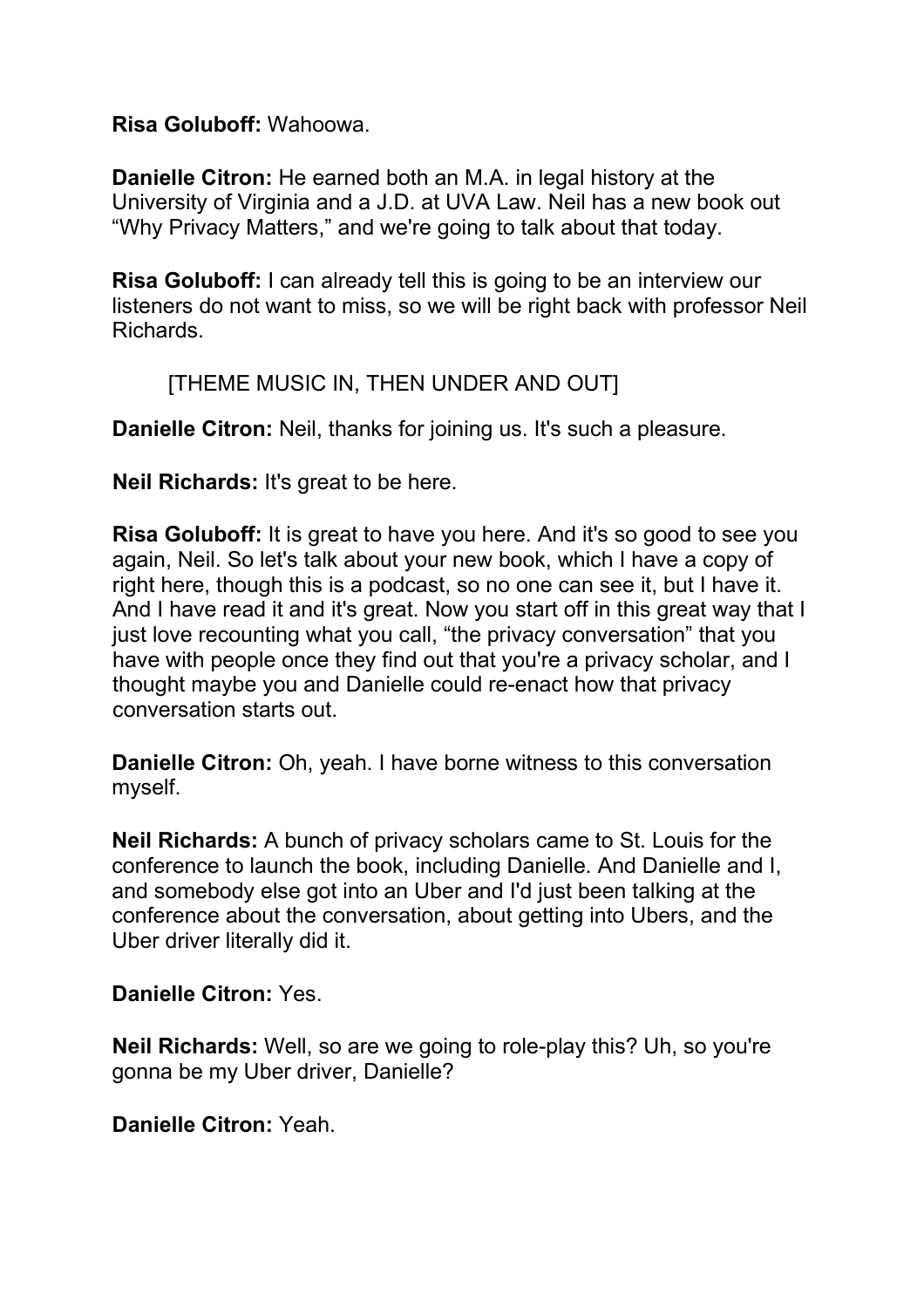**Neil Richards:** So we're in this car. My location is being tracked by the company. Danielle, her driving is being tracked by the company. There's all sorts of monitoring going on.

**Danielle Citron:** So tell me, what are you up to these days?

**Neil Richards:** First of all, this is a very nice car.

[LAUGHING]

**Neil Richards:** I'm a professor.

**Danielle Citron:** Oh, what do you teach?

**Neil Richards:** I teach privacy law.

**Danielle Citron:** Oh come on. Seriously. There's no privacy.

**Neil Richards:** There is privacy. We're all wearing clothes. We all live in homes where we, we close our doors and we lock them. People, companies, government agencies who say that privacy is dying are lying because it serves their interests. Privacy is about power. And Americans have been having the conversation about the death of privacy for at least 125 years, since Warren and Brandeis wrote their paper in 1890. If privacy is dying, it's dying the kind of death that Hamlet dies in the last scene of the play, where he's sort of staggering around. Oh, and I see that we've got to our stop. So I'll get out. You get five stars.

### [LAUGHING]

**Risa Goluboff:** What is the typical Uber driver response to that soliloquy, since you said Hamlet?

**Neil Richards:** The Uber context is really interesting, because when you talk to an Uber driver whose job is being mediated by the app, that is being told by a robot, essentially to turn left or not to do that, or, hanging over our relationship, not just the mediation, is the specter of a grading system that we're going to grade each other at the end of it. You know, more human information that is structuring our social relations. I think they get it. I think they feel, they feel imprisoned. Um, but I think they're, they're inevitably curious because they can see the ways in which technologies running human data are influencing their lives, influencing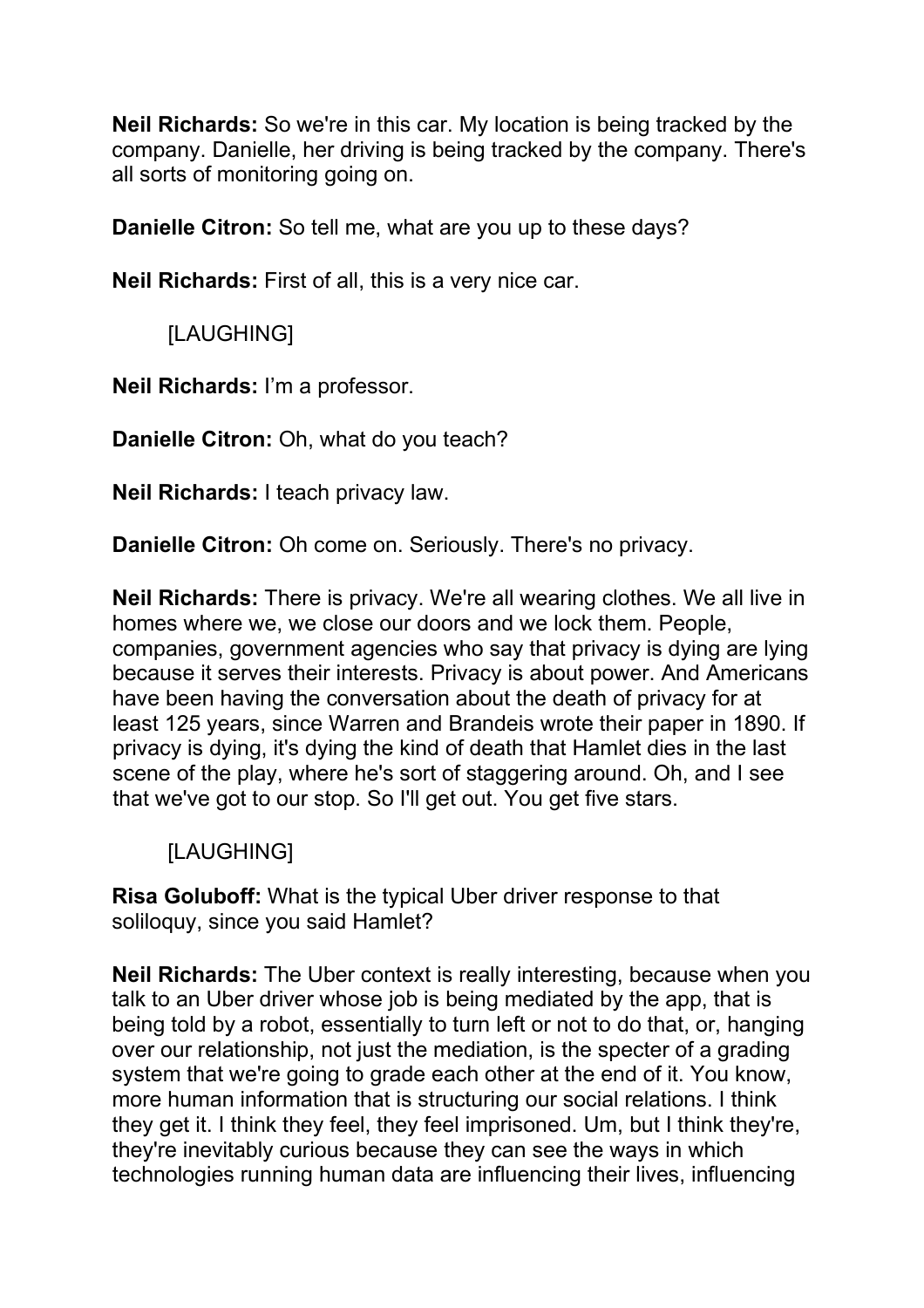their jobs, influencing the way they talk to strangers who've just climbed into the back of their car.

**Danielle Citron:** And having seen the conversation at least firsthand a month ago, the person was asking so many questions of Neil that when we got out, the person like gave a huge thank you to Neil and felt, I think, really seen.

**Neil Richards:** But by the end of the conversation, which was mercifully brief, he did ask where he could buy the book and we pointed him to a local independent bookstore.

**Risa Goluboff:** Oh, well, that's good.

### [LAUGHING]

**Risa Goluboff:** I'm guessing that part of the challenge in having that conversation is how you define privacy or how we all define privacy. So, what do you mean by that word? And what do other people mean by that word? And you know, why is a book like this necessary?

**Neil Richards:** Privacy is really important. What I say in the book is that it's actually okay if we can't define something with specificity. There are lots of things that we talk about and deal with all the time – free speech, the rule of law, equality, liberty. In fact, most of the really important things we don't have precise definitions. We argue over them, but we need some sense of what we're talking about. So, I want to focus on information because information privacy is particularly important at this particular point in human history. So I offer a provisional definition of the extent to which human information is neither known nor used. Purely a descriptive definition. How much of it is known, to what extent is it being used rather than just collected? And I talk about the three values that I think well-crafted privacy rules should serve.

### **Risa Goluboff:** And what are those?

**Neil Richards:** Allowing us to formulate our identities authentically, socially, and with others to live as humans. Allowing us to exercise our, our political rights and to figure out what we think about politics in the world as free citizens. And securing our ability to have trust in the digital economy as consumers and full economic members of society. If I'd had another year to write the book, I'd have added equality to that list as well.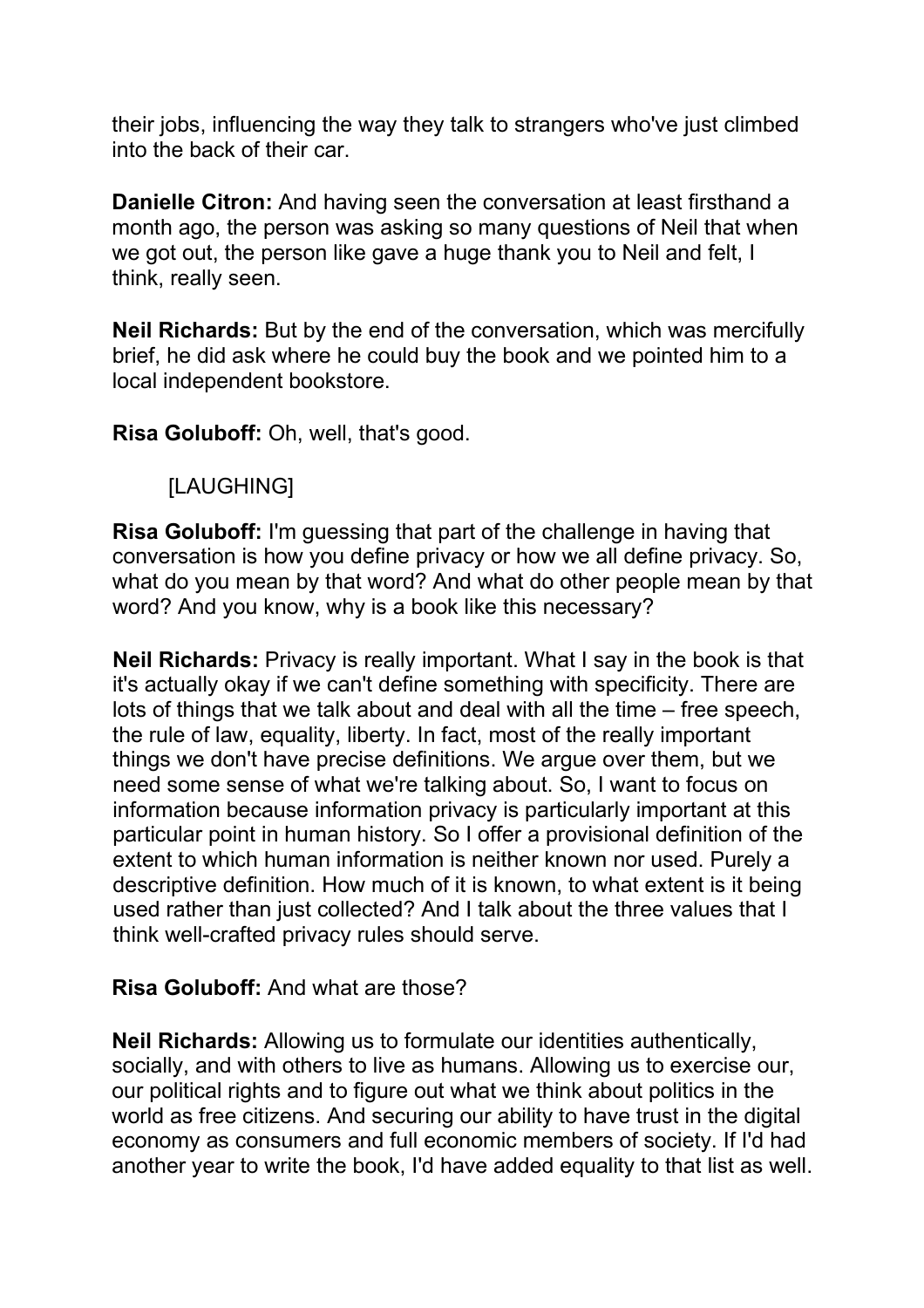But as long as we're talking about the rules that constrain the collection and use of human information, serving human values, I'm totally happy.

**Danielle Citron:** Silicon Valley is not going to talk about information privacy as being about power. And I love when you talk about the key concepts that tech companies use and invoke as a sort of smokescreen. What are the concepts that big tech companies use when they want to take our attention away from conversations about privacy. How would they describe what it is we're talking about?

**Neil Richards:** Well, there are a number of moves that the companies have used. I think the first move is, is merely to emphasize all of the magical things that the digital technology can do, focus on the innovation that it produces. And I think innovation is kind of a dirty word. I mean, I know it's one of those easy words that a politician or a CEO can reach for. It's a very vague term. They never quite know what they mean. Second, it's selectively vague, like innovation is the new version of the iPhone, or new forms of search engines, or social media. But it's selectively vague. It's only for good things. It's never what the hackers used to hack the Ashley Madison company.

### **Ashley Madison Hack: What We Know [About the Group](https://abcnews.go.com/Technology/ashley-madison-hack-group/story?id=33210317) [Behind](https://abcnews.go.com/Technology/ashley-madison-hack-group/story?id=33210317) It**

**Anchor:** "Hackers have made good on a threat to expose millions of users of a dating website that caters to people, looking for extra marital affairs. Personal information stolen from Ashley Madison.com has now popped up online. "

**Neil Richards:** I'm sure that they were very innovative hackers.

[LAUGHING]

### **Danielle Citron:** Yeah.

**Neil Richards:** Innovation also, third, has a strength of convenience. So when innovation is doing good for society, it's so powerful in the rhetoric. You know, there's an app for that. Democracy? There is an app for that. But whenever regulation is proposed, oh, my goodness, we don't want to stifle innovation. It becomes this really weak, feeble concept. And then finally, innovation is increasingly framed as a fundamental right. And we're seeing in cases that companies are defending regulations of how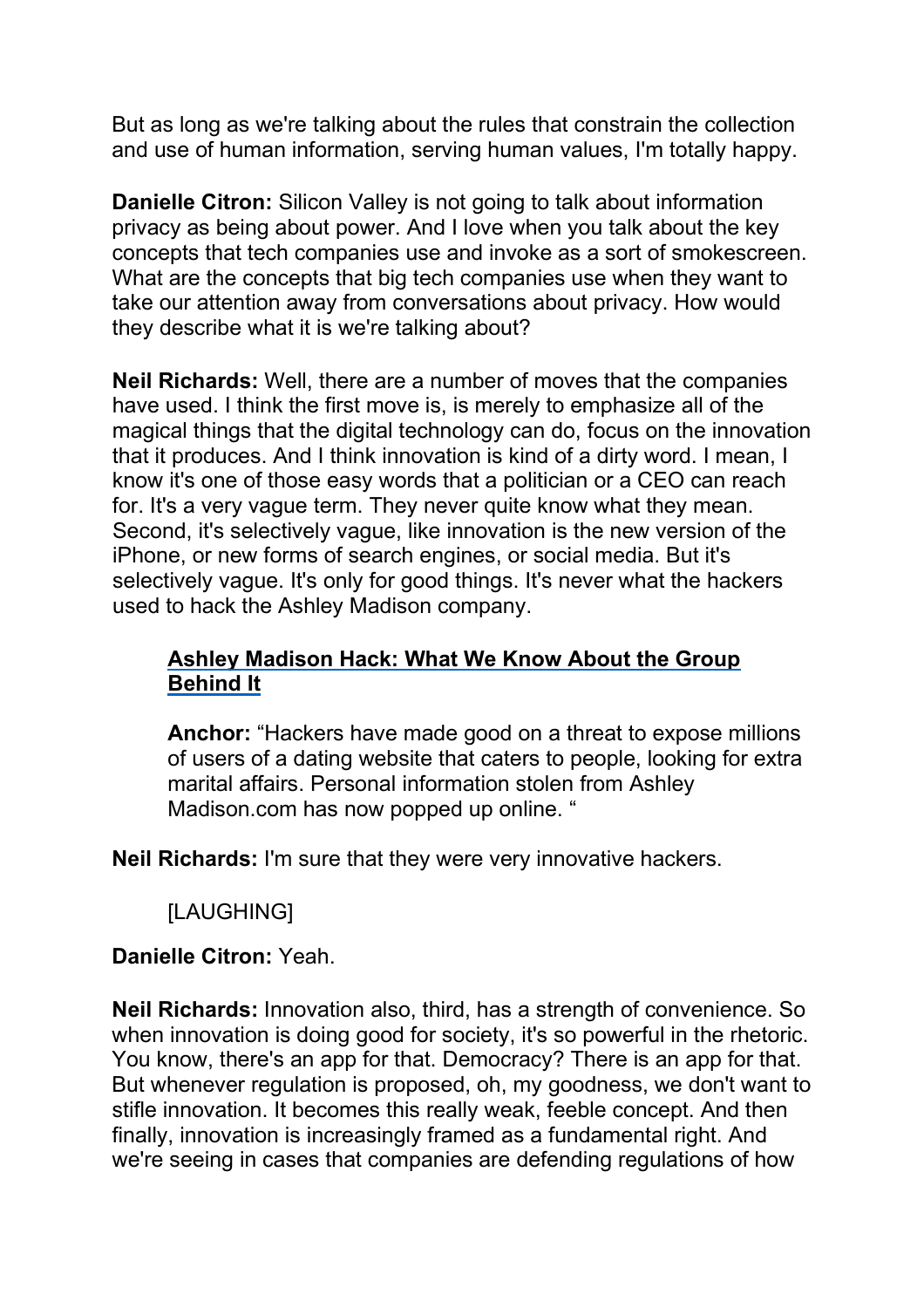they use human information with a First Amendment defense by saying that – and this is wrong, of course – but saying that information is somehow speech, and regulating data brokers somehow is akin to censoring editorials in the New York Times. So the first step is this innovation rhetoric.

**Risa Goluboff:** That's the first step. Is there another step?

**Neil Richards:** There are many other steps, but let me just highlight one more, which is when companies get pushed – and this happened when Mark Zuckerberg got hauled before Congress and made to wear a suit in the wake of the Cambridge Analytica scandal – where Facebook was, let's say heavily involved, if not complicit, in an attempt to hack our elections using personal data.

# **Mark [Zuckerberg](https://www.youtube.com/watch?v=E-sMKNVAjcI) Admits His Data Harvested By Cambridge [Analytica | NBC](https://www.youtube.com/watch?v=E-sMKNVAjcI) Nightly News**

**Reporter:** "Tonight, Mark Zuckerberg, once again, facing skeptical lawmakers, pushing him on Facebook's failure to protect its users' private information."

**Rep. Mike Doyle:** "It seems as though you turned a blind, blind eye to this, correct?"

**Mark Zuckerberg:** "Congressman, I disagree with that assessment."

**Reporter::** And pressing him to change Facebook's default settings to minimize how much of your personal information is shared.

**Mark Zuckerberg:** "Congressman, this is a complex issue that I think is – deserves more than a one word answer."

**Rep. Mike Doyle:** "Well, again, that's disappointing to me because I think you should make that commitment."

**Neil Richards:** The solution that companies generally put forth is we just want to put our users – notice they call them "users" rather than customers or clients. Drug dealers are the only other industry that have "users" as their customers. Anyway, they say well, we want to put our users in control of how their data is used. And this is, if anything, a bigger fraud than innovation rhetoric. Because at the one hand, who doesn't want to be in control of their data? Who doesn't enjoy – well, maybe I'm projecting here – but, but who doesn't enjoy playing with those sliders on the, on the privacy settings? There's only a few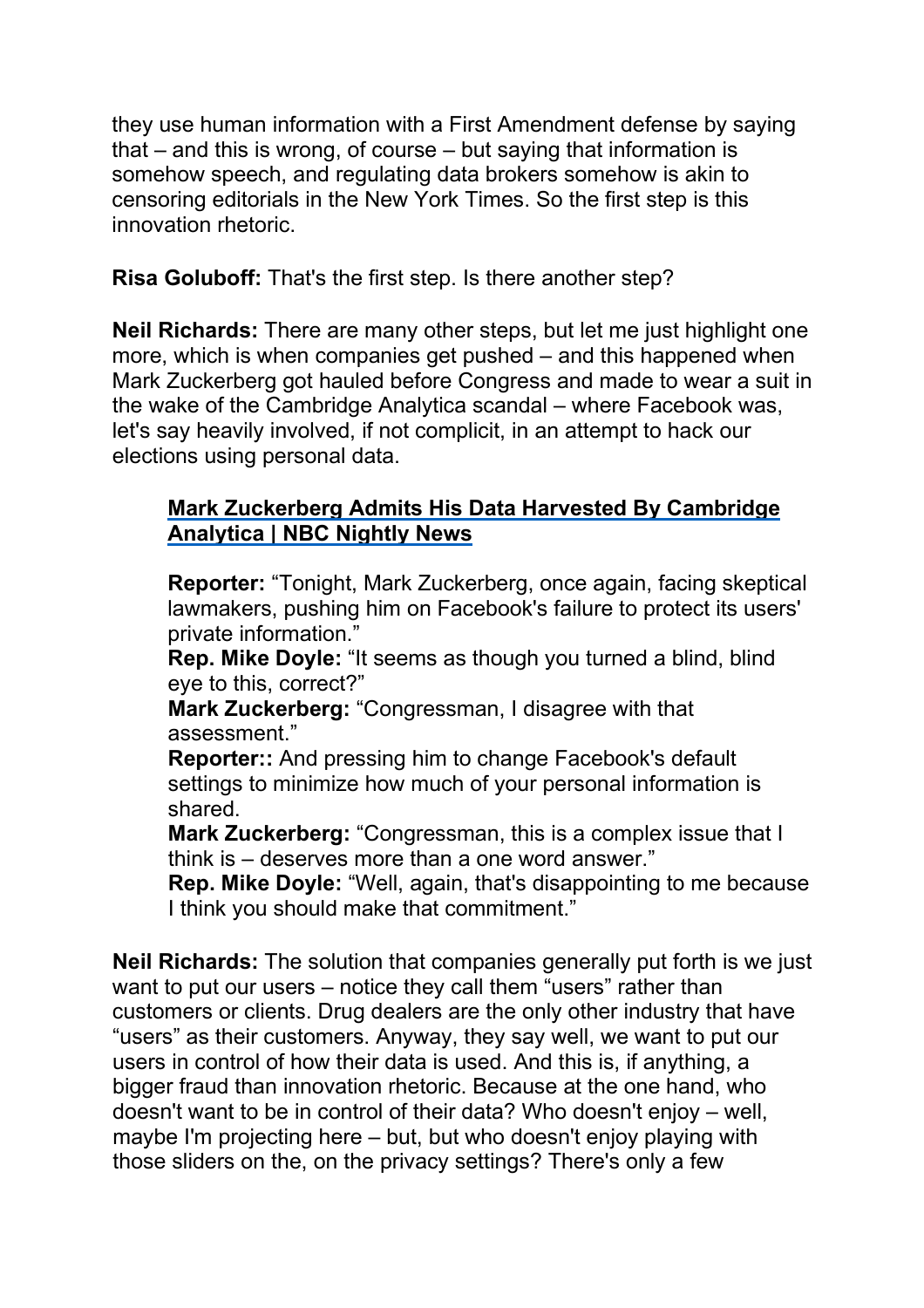problems with, with control. The first is that, control is overwhelming. If we had one account with our bank and another account with our social media company, and that was all we had, I think we could manage our privacy settings. But think about how many passwords you have. Every one of those passwords is associated with a privacy dashboard that can have 5, 10, 50 to a hundred different settings, and a privacy policy, and they change all the time. So the illusion of control here is undermined by the fact that no one has the time to deal with all of this. Second, there's a second form of the illusion, which is that companies don't give you the choices you might want, like stop tracking everything I do on the internet, right? That's never given as a choice. But do you want to have location settings when you use the app or all the time?

# [LAUGHING]

**Neil Richards:** That's the choice you get. You don't get the one you might want. Third – and this is, I think, the most important part – is that control completes the trap that is set here.

**Risa Goluboff:** What do you mean by trap?

**Neil Richards:** They offer us choice. We like choice. They offer us control and choice. We like to be put in control. It's overwhelming. So you go to a website and you want to read the article. Will you accept all cookies or do you want to go through our settings and tweak – no, I just, want to read the article because I'm in a hurry, and I've got class in 10 minutes and I want to read this, this story in Wired or New York Times or wherever. So you click through, and then you had a chance to adjust your privacy settings. Why didn't you, Neil? Why didn't you take advantage of this? Well, because it's, it's overwhelming and it's illusory. And so I feel guilty after that, right? I had an opportunity and I didn't take it. Maybe it's my fault that I have no privacy. Maybe it's my fault that privacy is dying. So this very subtle maneuver, you know, completes this trap. We're given the illusion of control and then we don't exercise it and we feel guilty and we feel complicit in the fact that all this data processing is happening. That's I think, a really cynical and highly effective con that companies have, have placed on us.

**Risa Goluboff:** So it sounds like in addition to us not having the kind of control that companies suggest that we have, or that we might feel like we should have, companies actually also have a lot more control than we may even be aware of, right? So, you know, the, in this book,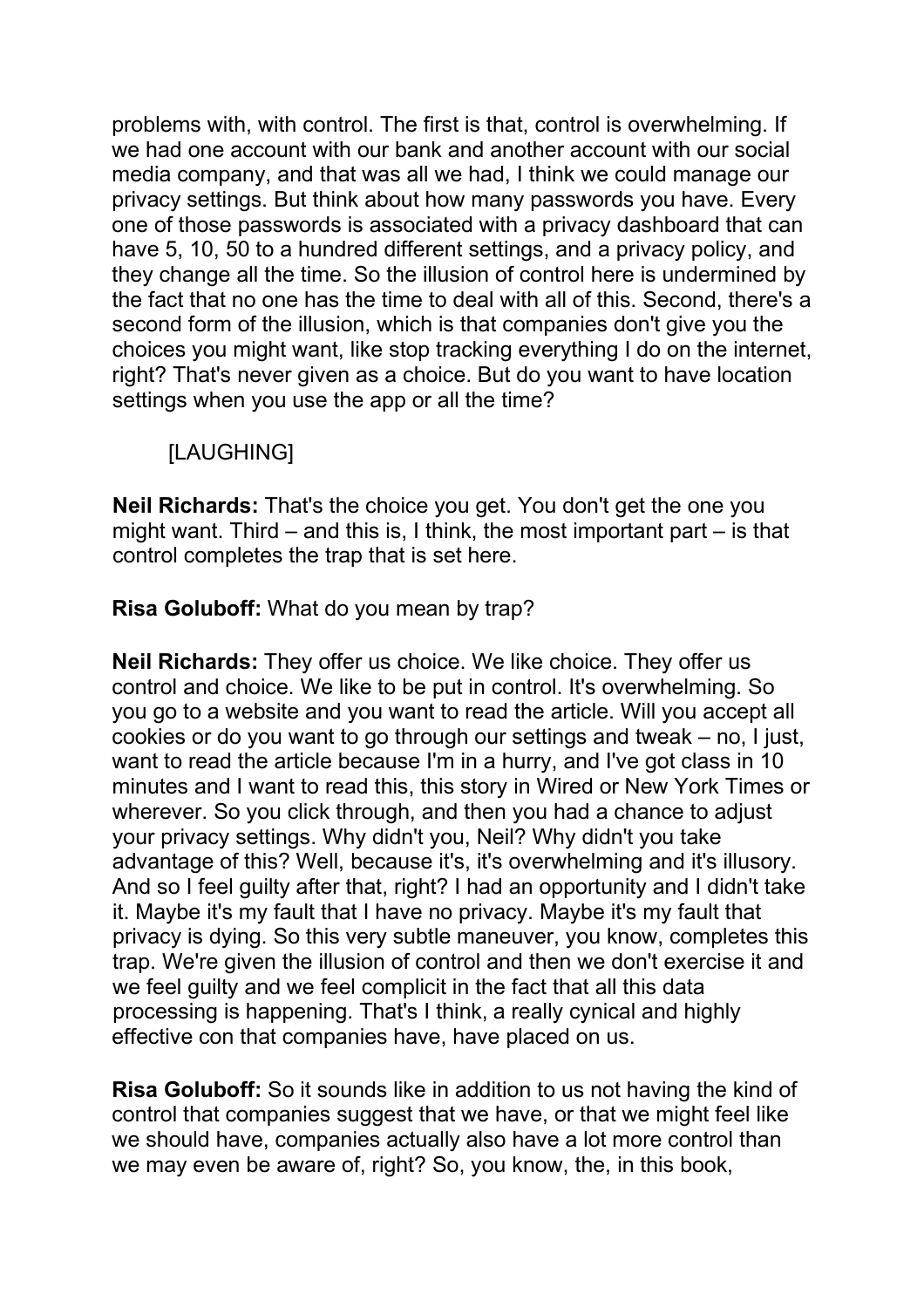obviously technology is a big part of what you're talking about and how it's changing our lives in ways that affect our privacy and our control. And you know, I think we all know about online ads that get targeted to us. You know, you go onto a social media site and suddenly the ads are just the things you were just browsing someplace else. And you talk about not just that, but like that on steroids, right? And, and how deliberate that is and how much information goes into companies doing that. So can you give us a couple of examples to ground it? I'm thinking about your Target example about the baby marketing. I think people will really want to understand what that looks like a little bit more concretely.

**Neil Richards:** Yeah, so companies – and I don't begrudge companies this part of it – wanted to make money for a long time, and they've often tried to make money through advertising. And there's a great line, I think, from John Wanamaker, the department store tycoon: "Half of my money on advertising is wasted, I just don't know which half."

# [LAUGHING]

**Neil Richards:** Surveillance-based advertising offers the promise of perfectly targeted advertising to the right customer at the right time. And so what Target did is it paired data science with insights and behavioral science to try and make this happen. They identified a pattern of changes that would not only identify which of their customers were pregnant, but when they were due. And to enable them to deliver a coupon for formula or diapers at precisely the second trimester. So what Target did was it delivered the coupon. "Hey, congratulations, you're expecting, here's a coupon."

### **"Target knew teen was pregnant before her [dad" - Fox](https://www.youtube.com/watch?v=CxjZ7Ikjaqc) News**

**Anchor: "**Store's tracking your every move, well, may have finally taken it too far. Target's advanced advertising system even knew about a teenage girl's pregnancy before she could break the news to her own father. And he found out when the store sent her maternity deals in the mail."

**Neil Richards:** People freak out.

**Danielle Citron:** Oh yeah.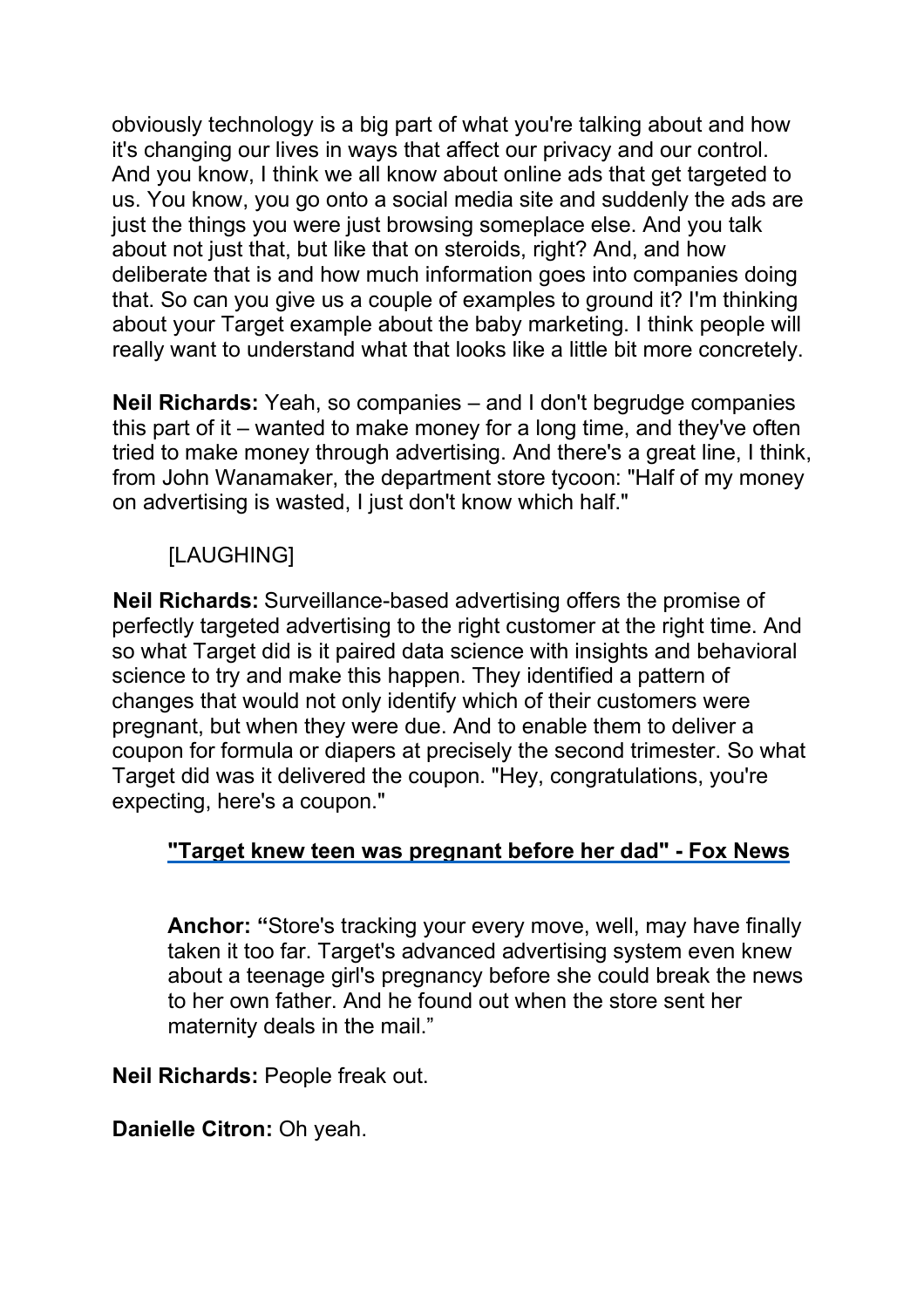**Neil Richards:** This is a famous, famous example in privacy circles, but it's usually used for the idea that, 'isn't it creepy that Target knows you're pregnant?" And I don't think that's the right lesson to draw from this at all. The insight here is it's not that it's creepy because Target wants to minimize the creepiness. It's about power. It's about the use of data science, coupled with behavior science, to know what our vulnerabilities are and to target messages to it, to influence our behavior in a way that is secret and non-transparent. And I think that's what's really problematic and that's what I, what I mean when I say privacy is about power. And again and again, we see areas where information is used to control, to influence, to nudge, to manipulate. That's what's really at stake here.

**Danielle Citron:** So Neil, because it's often so subtle, you often hear people say, 'Come on, I have nothing to hide.' And you've got to convince them. This happens when you have those talks with Uber drivers. And when you meet people all the time and they say like, why should I really care about it? No one really cares about me. I'm no big deal. So how do you – even if they have nothing to fear personally, why should they care about all this power?

**Neil Richards:** The first reason is sort of a cheap shot, which is that,'If you have nothing to hide, you have nothing to fear' is attributable, I think, to Goebbels, right? So it was a phrase that was coined by a literal Nazi. There are better arguments we can make.

### **Danielle Citron:** Like what?

**Neil Richards:** 'Nothing to hide' as an idea is wrong in its own terms. We ALL have something to hide, or at least we have facts about ourselves we don't want to have shared, disclosed or indiscriminately broadcast, right? We all wear clothes to hide our naked bodies. We all – or most of us – close the bathroom door when we go to the toilet. We all have secrets, intimacies that we share with other people. I know Danielle's work is foundational in this respect. We all need privacy at one time or another, and this need for privacy is legitimate.

#### **Danielle Citron:** Absolutely.

**Neil Richards:** The second problem with the nothing-to-hide argument is that it misunderstands why privacy matters. Privacy is not about hiding dark secrets. It's not a – as Judge Posner put it in a 1978 article – 'a fraud on the reputation market.' Privacy is about power. Information is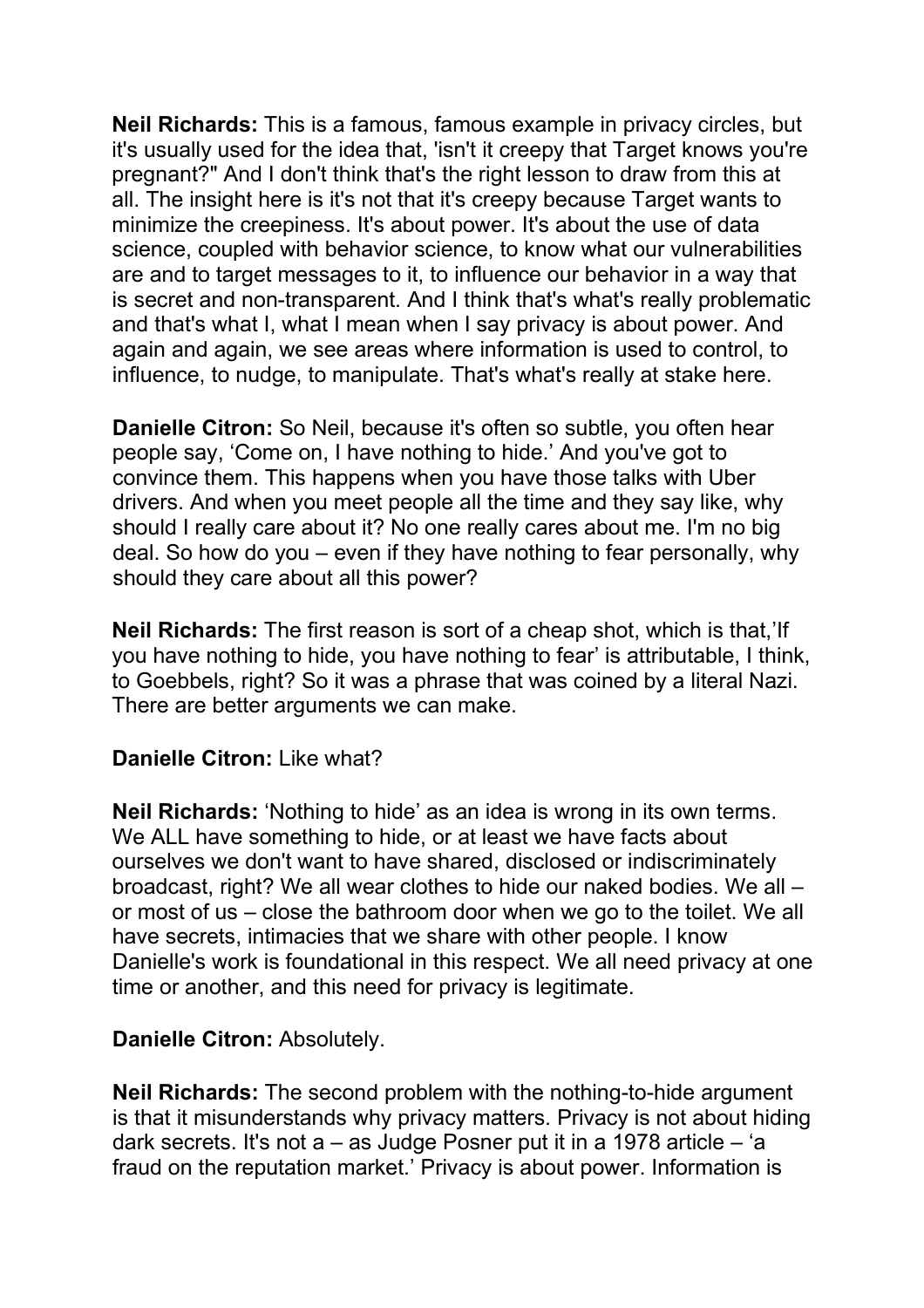used to control and influence people. That's why privacy matters. And so talking about dark secrets is the wrong way of focusing on privacy. And third, and perhaps most importantly, the nothing-to-hide fallacy focuses on privacy as an individual matter, rather than as a social value, right? It's this idea that, that I am boring, and I am mainstream, and nothing is interesting about me, and so therefore, there's nothing to worry about. Now putting to one side the fact that information can be used to manipulate everybody, as in the Target example. I think in a democratic society, it's important for us to recognize that other people have a legitimate right to privacy. People who are non-normative people, who are, who are different, people who are dissident, teenagers or older people who are figuring out their sexuality or their identity, people like Martin Luther King and his successors today who are engaged in legitimate and foundational and tremendously important practices of idea generation and political dissent. And of course, consumers who don't want to be manipulated. And to say that 'I am boring and I have nothing to hide,' is not only just false, but it denies the, the richness, the vibrancy, the commitment to eccentricity, political dissidence, political freedom, and sometimes just plain weirdness that privacy can nurture and cultivate and shelter. Edward Snowden actually put this really well when he said in this context, 'Saying you don't care about privacy because you have nothing to hide is a bit like saying you don't care about free speech because you have nothing to say.' I think we all benefit from being in a, in a politically free society where both privacy and free speech are tremendously important, protected, nurtured values.

**Risa Goluboff:** So you think both the individual's wrong, they do actually care about privacy, they just don't realize it, or they do actually have things to hide, they just don't realize it. And two, even if there are individuals who are so normative and so unabashed that they don't really have anything that they want to hide, there's a collective harm and a collective need for regulation that still stands, that they should be thinking about the group and not only about themselves and others who might be situated in ways that do require more protection. So, talk about the rules. What do you mean by, you know, now we have to shift because what we're really talking about are rules?

**Neil Richards:** Well, this is where as lawyers, I think, we get back on familiar territory. Because privacy is fundamentally about power – the Target example and other forms of manipulation, Cambridge Analytica, uh, electoral manipulation. Struggles in privacy, about privacy, are really struggles over the rules that should, or maybe shouldn't constrain the power that human information confers. From that perspective, if we're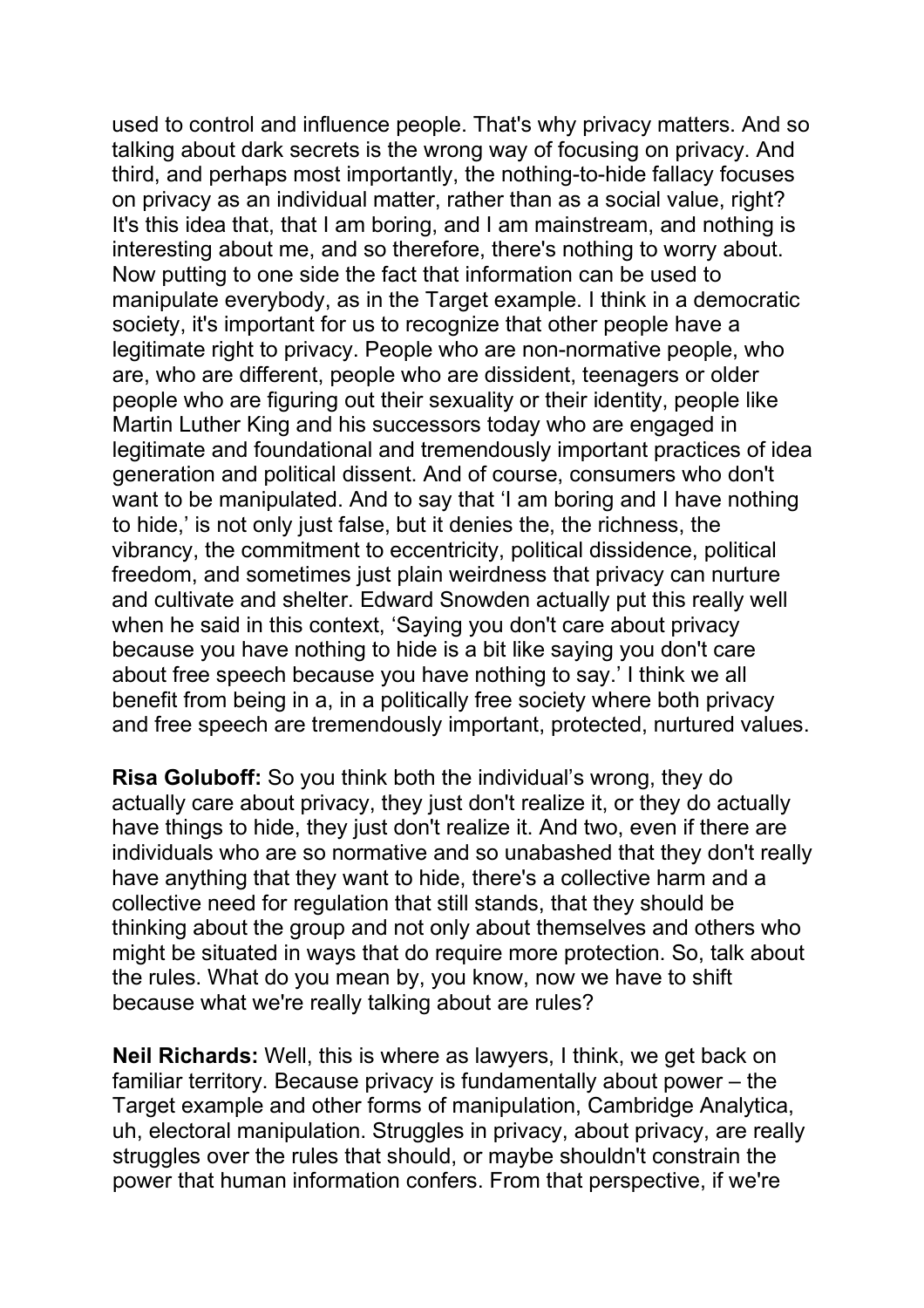thinking about Facebook can track us to serve ads across Instagram and Facebook and in the Metaverse – if they ever build this, this monstrous thing they have planned – struggles about whether they can track this or not are struggles about whether we should have a rule in place or whether we should decide not to have a rule. In other words, there's no neutral territory here.

**Risa Goluboff:** Right. The choice not to have a rule is a choice, by default. Right?

**Neil Richards:** Exactly. These are defaults and they're socially constructed and they can be socially manipulated. But the choice to let something happen is a choice. And so from that perspective, privacy rules of some sort – do we allow these business models or not, do we allow consumer manipulation or not – a rule of some sort is inevitable. So I think rather than thinking about privacy as an intrinsic good, I think we should think about privacy in instrumental terms as promoting human values through rules. And actually, you know, it's interesting, this idea of rules constraining power has such an old pedigree in our law. When I was in law school, I was Dick Howard's research assistant, and of course he, famously wrote a great book on Magna Carta in the800's. And so Anglo-American law has been using rules to constrain power for, uh, if I do my math right, 1200 years. And this is very much in that tradition. It's the use of rules, but rules to promote human values and human flourishing rather than merely economic efficiency and profit maximization.

**Danielle Citron:** So can we dig into some of those central values? You know, you focus on identity, freedom, and consumer protection. Can you tell us a bit more about them and why they're at the fore for your call to privacy, or why we should care about privacy and why it matters.

**Neil Richards:** Let's talk about identity first. Figuring out who you are is one of the most important things we do as people. We have a couple of teenagers, one's just started college and one's in high school. And they're in the process of figuring themselves out. And when we're figuring ourselves out, we need privacy, we need breathing room. I think here of Julie Cohen's work on privacy as play, creating these areas in which we can figure out who we are, we can be playful with our identities, we can try things on. Or as parents would say, we can go through a phase. But even, even when we're no longer teenagers, we can engage in multiple identities at different times in a day. There was a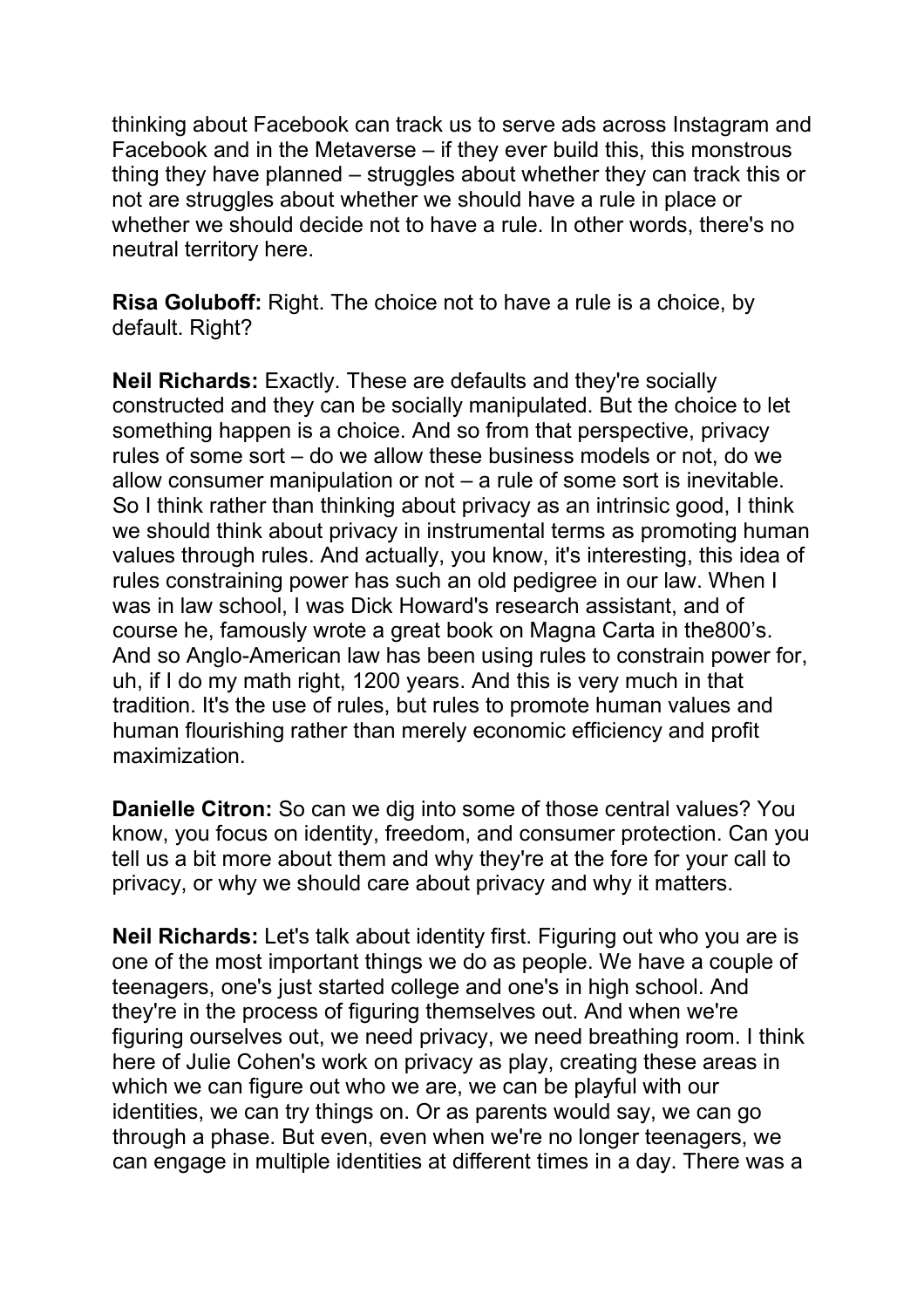scandal a few years ago involving Facebook where Facebook said one identity, that's the only authentic thing that you can do. And they, they would say you have to have a real name and you can only have the real name on your passport. You know, people like Salman Rushdie who had a different name on his passport, but more importantly, not just world famous authors, people with non-Western names, native Americans with names like Creeping Bear and members of the trans community for whom multiple identities or identity definition was literally a matter of life or death, were really significantly disadvantaged and put at risk by this kind of a rule. Privacy is essential to this kind of identity and to the ability to be different people at different times in the day, whether, whether you are a professor, or in, in Risa's case, a professor and a dean, which are different roles, also a parent and a friend and a child and a coworker, or you know, a passenger in an Uber, right? We play these different roles in society and all of these roles are still me and privacy enables us the breathing space to play these different roles, particularly in digitally mediated contexts, where you can be different on Twitter than you are on say your family Instagram feed. But also at the end of the day, you can take your mask off and you can be the backstage self, that professors and deans and lawyers don't always show to their coworkers. Because you know, playing these professional roles is important and playing these social roles is important, but it can also be exhausting and, and privacy enables us to figure ourselves out and to play these multiple roles at different times in a day, and be full, complete, rich human beings. And that's being authentically human, not what's easier for Facebook to code.

**Danielle Citron:** Tell us a bit about the second pillar of your values, the freedom piece, and in particular freedom vis-a-vis the state and as citizens, which is such a meaningful part of the work that you've long been doing.

**Neil Richards:** Sure. Right. So this, this does build on some, some earlier articles that I've worked on, but the basic idea is that privacy, something I call intellectual privacy, is essential to the practice of citizenship. Just as we need time and space and opportunity to figure out who we are as people, it's important also to figure out who we are as citizens, to develop our political beliefs through the processes of thinking, reading, communicating with confidence and developing these ideas about who am I and what do I believe in matters of politics or religion or policy. And a special kind of privacy, intellectual privacy, is necessary to have these opportunities to develop our beliefs and our ideas free from the chilling effect of observation or interference by other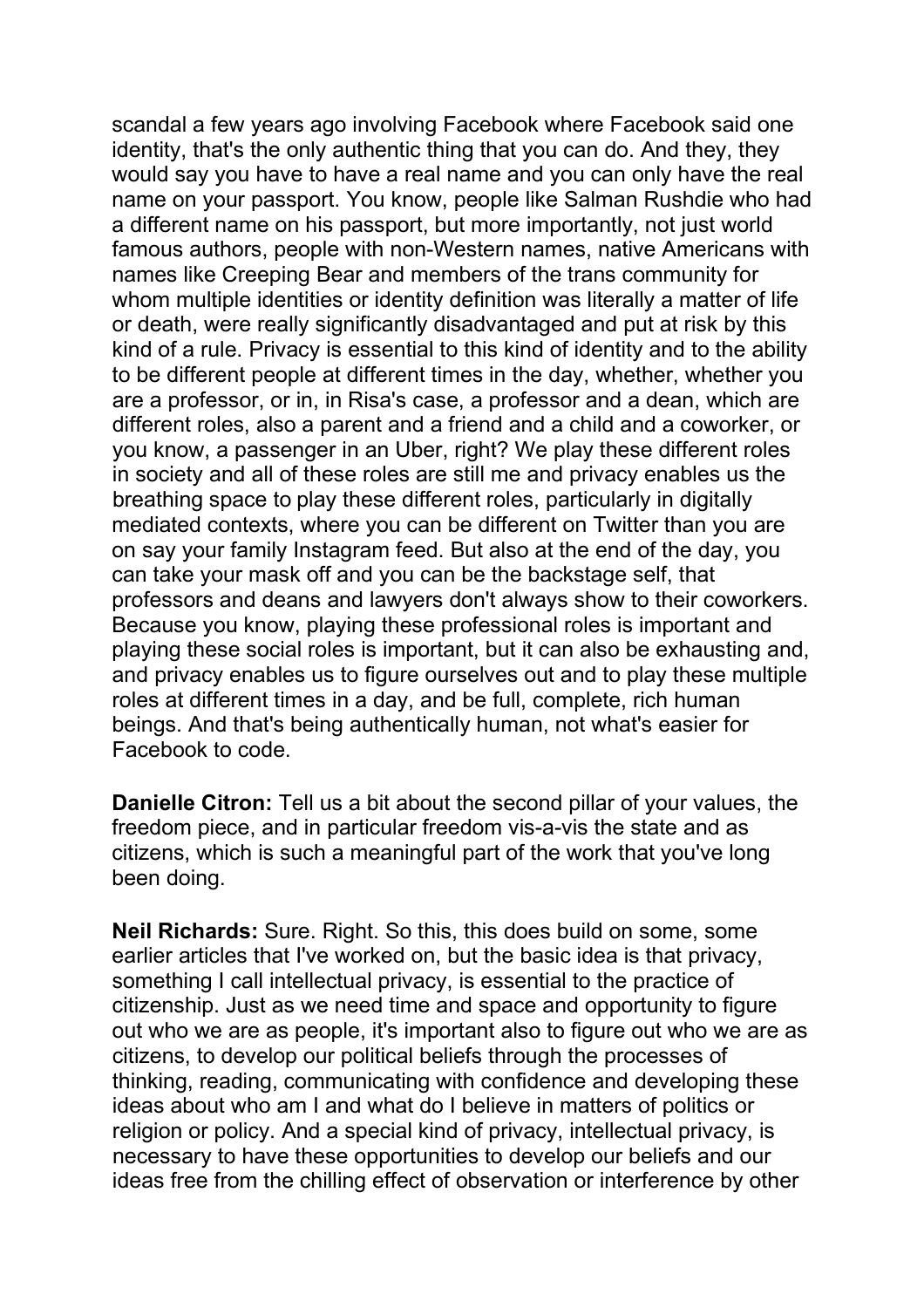people. If we don't have intellectual privacy, we can be more readily blackmailed, as political dissidents including Martin Luther King had been by the government. We can be persuaded by database technology, like in the Cambridge Analytica scandal, or in the case of the the South Korean election a few years ago, where the intelligence service decided they wanted a particular candidate to win and they intervened in the political process using the techniques of psychological warfare to influence the election in favor of, well, the candidate that won, I don't know the causative effect in that election, but the danger is certainly there. Those are the stakes.

**Risa Goluboff:** You give an example from South Korea, but I don't think we have to necessarily look so far afield to see the influence of data and technology on elections and the spread of misinformation. So, you know, how do we think about safeguarding democracy in this context? I know that's a big question, but it's one I think about all the time, you know?

**Neil Richards:** Fix democracy in three to four minutes.

**Risa Goluboff:** And go!

**Danielle Citron:** Yeah!

[LAUGHING]

**Neil Richards:** I would say this: I think we hear a lot of platitudes from technology companies about – and Danielle and I have written about this together – about the digital public square. Whether we accept that or not, the fact is our democratic activities, like every other activity that we're engaged in, is being shaped by digital information technologies. They're having as undeniable effect upon the nature and, and tenor of our politics as the radio demagogues of the 1920s and the TV demagogues of later years had. And technology is a human creation. It is shaping our politics. And I think what we need to do are think about ways in which to deploy, as I said, rules to constrain the power that these technologies confer in order to shape our democracy in deliberative, fair, and free ways. There's no neutral position here. We can't just say, well the internet is a thing, um, and we just need to let it do its thing. I think the internet is, is constructed by law. It is constructed by policy or the absence of policy. We certainly need – and let me be abundantly clear about this – we need to craft rules that are consistent with our commitments to the First Amendment and to democracy, but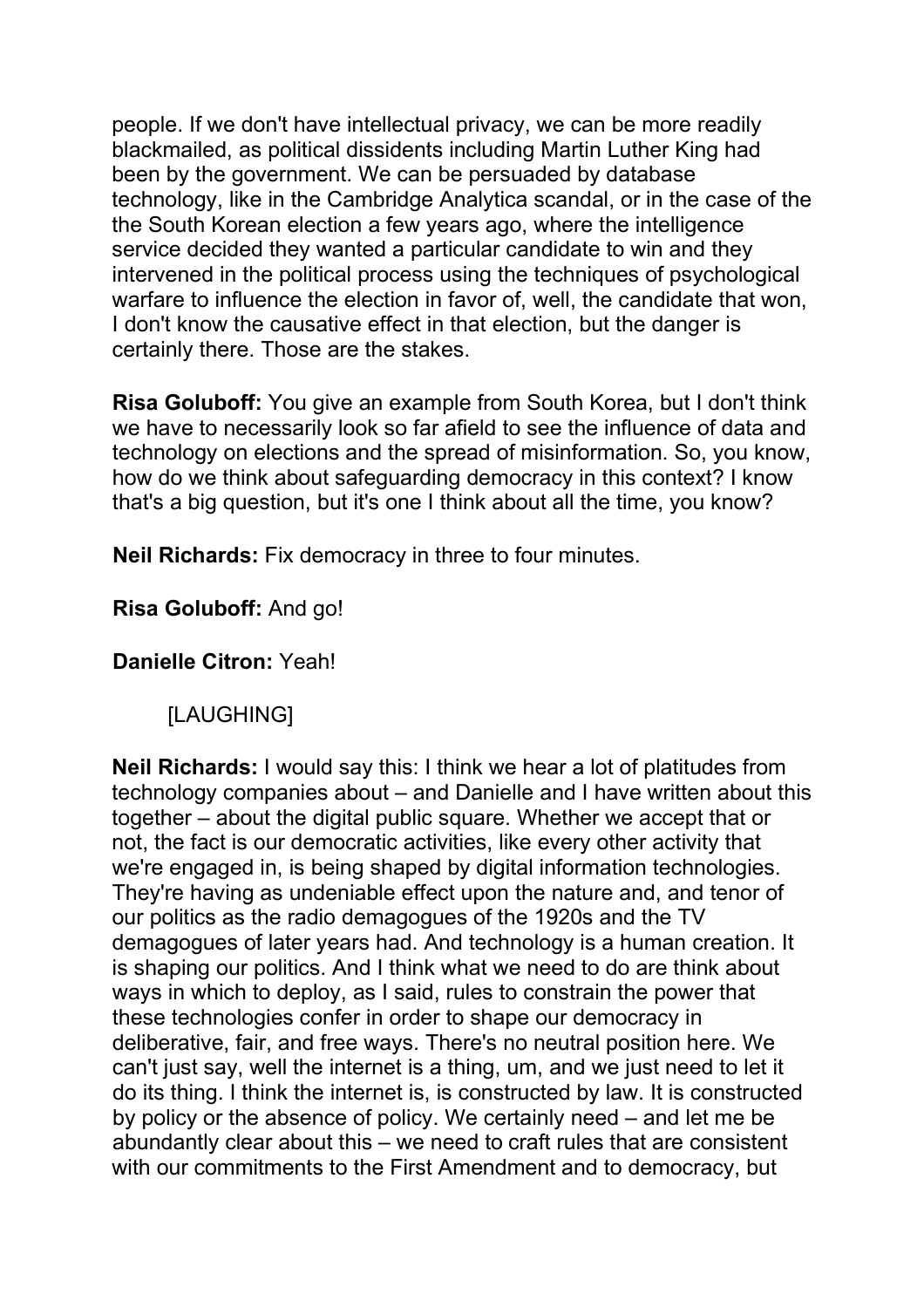that doesn't mean we're powerless to do nothing. At a certain point, I think if you have this out of control, misinformation train that is unconstrained, engagement-driven, quarterly shareholder return-driven social media, at a certain point – at least morally, if not legally – our commitment to democracy, to equality, to the rule of law and to the First Amendment mandates regulation of some kind as, as European law with this notion of horizontal effect of fundamental rights embraces even more so than we do.

**Danielle Citron:** You are very persuasive, Neil. So now that you've convinced us that these values matter, what can each and every one of us do right now to protect privacy?

**Neil Richards:** Yeah. So, a list of things you can do to protect your privacy – common at the very end of a privacy book. Use a password manager, turn on two factor authentication, choose search engines like Duck Duck Go. And so my book does not have that. It is a conscious choice not to have that because I think while of course we will always continue to have responsibility for making good choices with respect to our privacy and with respect to anything else in our lives, the power effects of platforms, of digital technologies are so great, that privacy is about power and privacy is fundamentally important to us as humans, as citizens, and as members of society, and to agitate for reasonable consumer protective privacy rules that promote human and democratic flourishing and critically to make this a nonpartisan issue. I was really encouraged in the fall when Francis Haugen went public with allegations about Facebook's reckless indifference towards the mental health effects that its products were causing, particularly to children and teenagers.

#### **Washington Post: Facebook [whistleblower](https://www.youtube.com/watch?v=tLT1mq2u4h4) Frances Haugen's full opening [statement at Senate hearing](https://www.youtube.com/watch?v=tLT1mq2u4h4)**

**Frances Haugen:** "My name is Francis Haugen. I used to work at Facebook. I joined Facebook because I think Facebook has the potential to bring out the best in us. But I'm here today because I believe Facebook's products harm children, stoke division, and weaken our democracy."

**Neil Richards:** I was really encouraged by the fact that the, the outrage to that reckless indifference was bi-partisan.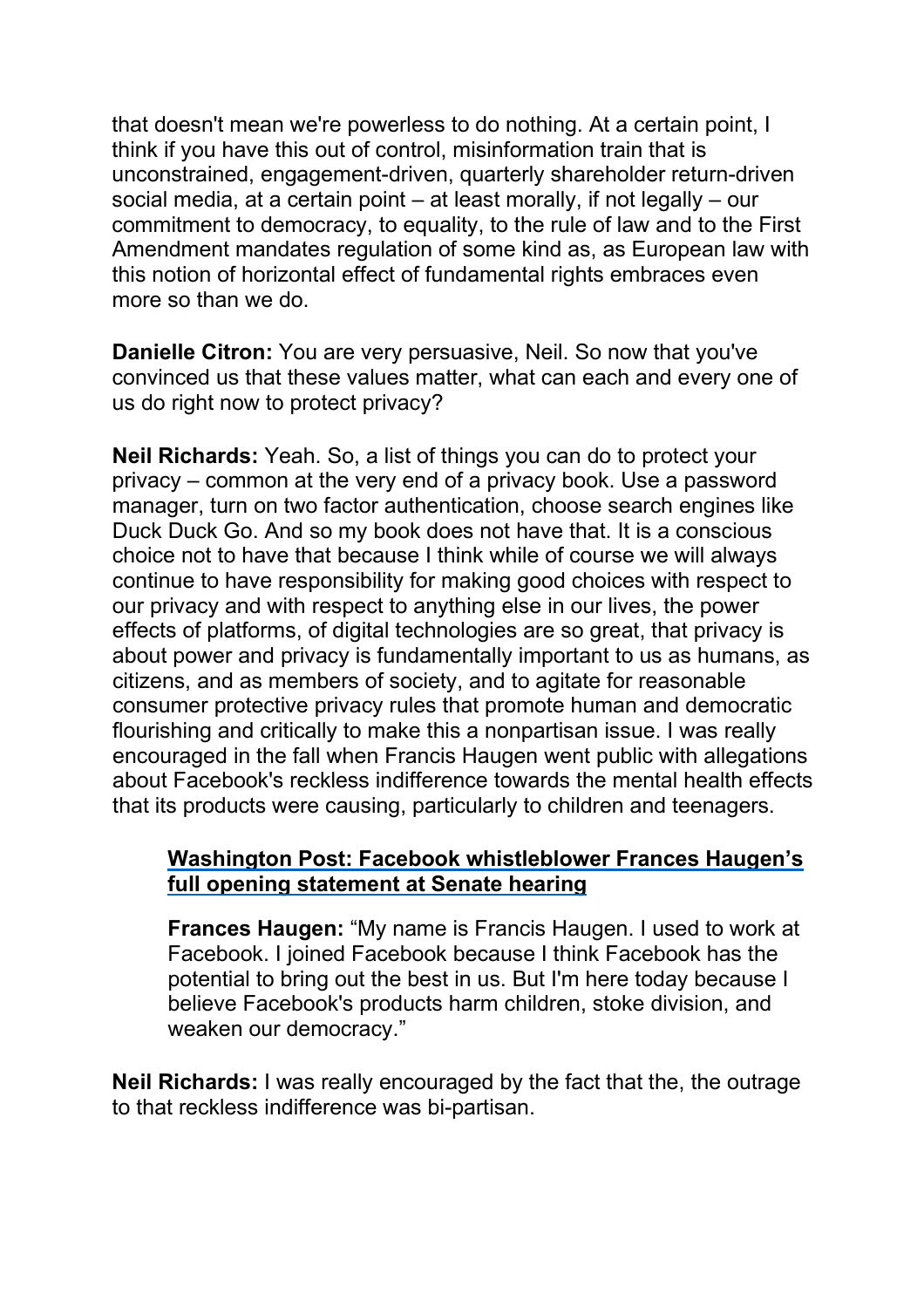#### **CSpan: Facebook [Whistleblower](https://www.youtube.com/watch?v=GOnpVQnv5Cw) Frances Haugen testifies [before Senate Commerce Committee](https://www.youtube.com/watch?v=GOnpVQnv5Cw)**

**Senator Marsha Blackburn:** "What happens to that data? Does Facebook keep that data? Do they keep it until those children go to age 13?"

**Neil Richards:** There were republican as well as democratic senators who were leading the charge, who were asking the pointed questions of Facebook.

**Senator Amy Klobuchar:** "Do you think that Facebook turned off the safe guards because they were costing the company money, because it was reducing profits?"

**Neil Richards:** We are all children relatively speaking, when it comes to the power effects of these powerful corporations. And I think we need to make not just the protection of children and children's data against platforms, a nonpartisan issue. I think that is true for all consumers. If we put these rules in place, if we can build real meaningful trust in digital platforms, that can actually be good for companies too. I've been married for 30 years, and I've had a relationship with Apple and with Microsoft longer than that. You know, these relationships we have with our technology companies really do last our whole lives. And the true value in those relationships is when they're sustainable, and when there is trust, which ironically enables even more data sharing. So I'm hopeful that if we make privacy a nonpartisan issue, if we have a reasonable set of human and consumer protective privacy rules, we can do so in a way that is, that's not a zero sum game, that is good for business, but fundamentally is good for human beings.

[THEME MUSIC CREEPS IN]

**Risa Goluboff:** Well, that was just fascinating and so important, Neil, and thank you for being here with us.

**Danielle Citron:** Thank you so much Neil.

**Neil Richards:** Thanks for having me. It's been great.

[THEME MUSIC UP, THEN UNDER AND OUT]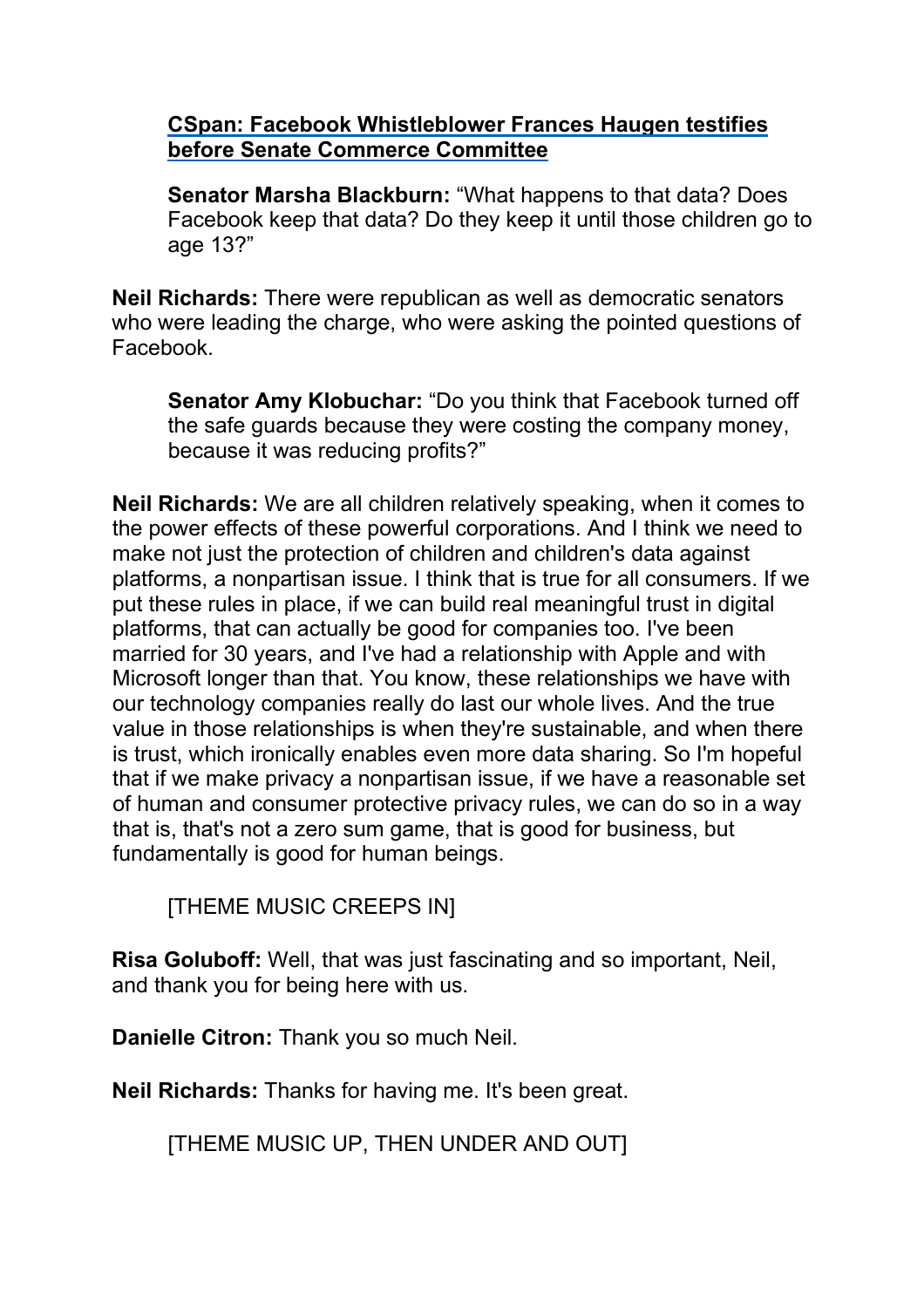### **Danielle Citron:** That was so much fun!

**Risa Goluboff:** So interesting. So I'm curious as I think about the book and our conversation, I guess I wish I'd asked him this question – is it empowering or disempowering? So, on the one hand, I think he's trying to empower by, you know, articulating that the death of privacy is overwritten or overdrawn, and that we shouldn't assume we have no privacy and therefore not care about these issues. And on the other hand, you know, as he was talking about at the end, he's not speaking to us as individuals to take action in our own lives, right? And the kinds of responses that he thinks are necessary – large scale, regulatory, legislative responses, which are much harder to see as empowering your individual lay reader. So I, I'm just curious, you know, how you think about the book and what it does to either individual or collective action or a sense of individual or collective empowerment?

**Danielle Citron:** How it's been empowering is in nudging companies to emphasize and push them to think about their relationships with individuals and consumers, and creating trust relationships that are good for everybody, right? Good for the company and good for society and human flourishing. That conversation has not been lost on companies. And so in nudging folks like Microsoft and Facebook and others, to think about their trust relationship with individuals, with consumers, with their subscribers, I've seen that creep into their own conversations about themselves. You know, Brad Smith, Microsoft's president saying, 'We want you to trust us.' What Neil is also doing in, in helping shape that conversation, he's almost saying put up or shut up. You say you're interested in trust, well mean it! That to me is the empowering part of this, you know, rather than as he said, the checklist that, that I think is still important for us to do, because even if it's at the margins, let's all do it.

### **Risa Goluboff:** Right.

**Danielle Citron:** Cover our cameras when we're not using them on our computer and using two-factor authentication and not using the same password everywhere, though we all tend to do that. Those are important things, but I think the way in which it is empowering is that it's seeping into the conversation and then we can hold companies to it.

**Risa Goluboff:** Right. Keep creating obligations on their, on their part.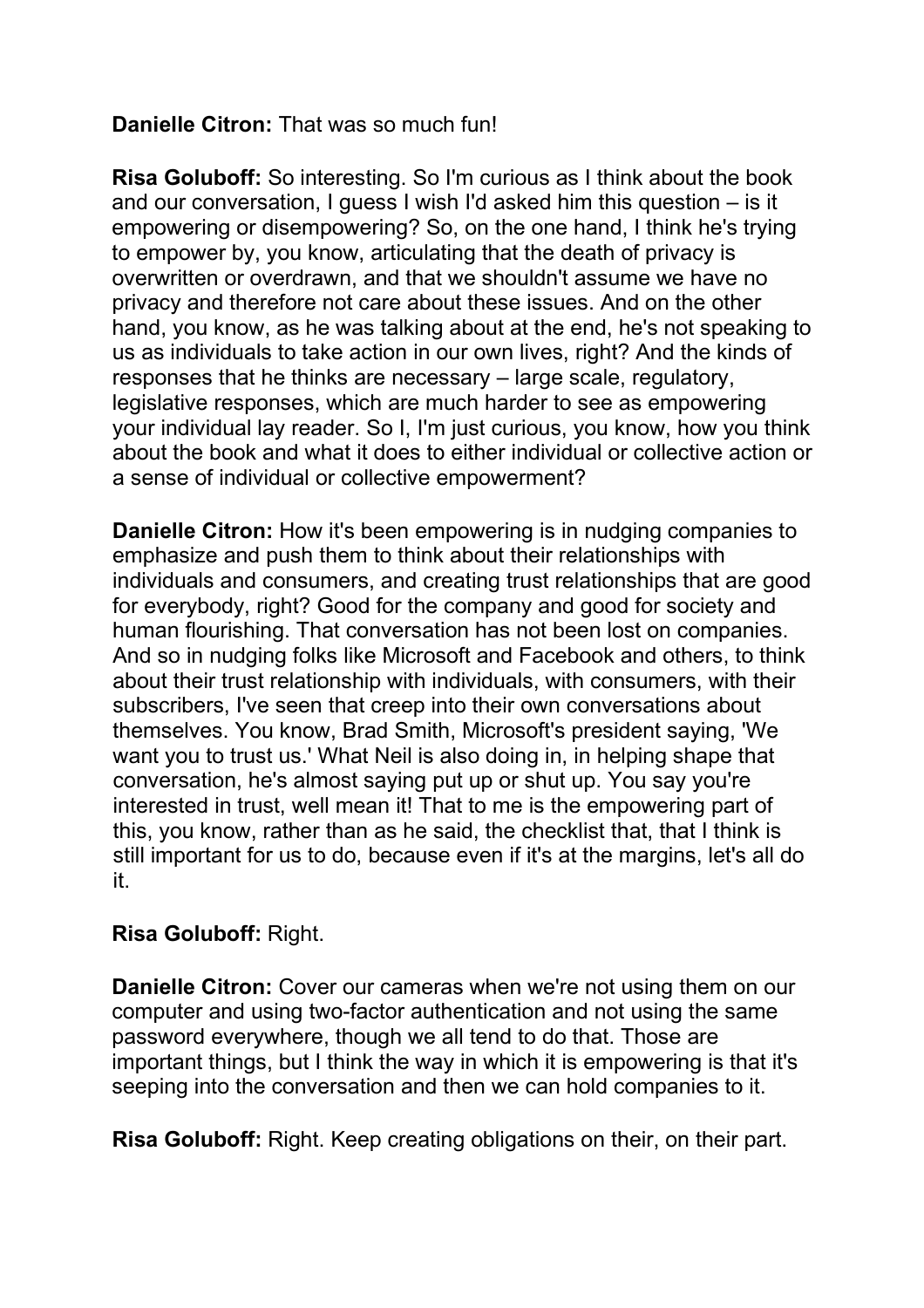**Danielle Citron:** Yep, cause right now, it's so procedural. You know, you give people the right to know data about you and that you can fix it if it's wrong and we don't set substantive limits and we need to.

**Risa Goluboff:** Tell me what you think are the most interesting ways that his work interacts with yours.

**Danielle Citron:** Oh yeah. You know, Neil said if he had another book to write at the heart of my book ...

**Risa Goluboff:** He'd add equality, right.

**Danielle Citron:** Right, he'd add equality. And for me, like, my work focuses more on, on the role of dignity, understood as both the way in which we develop our self-esteem and as social esteem, that is, what others think about us. And my work focuses on the intersection between privacy and equality. So that's where we, you know, we differ in some of the values that we focus on.

**Risa Goluboff:** I was struck by the three roles that Neil is thinking about – the role of, you know, the person, the citizen, and the consumer as the three most significant roles that we play in our lives. And as a person who's written a lot about labor history and employment, I think, well, what about producer? And how does that figure in, and in particular, given the last two years and how much of our production and our work lives are now mediated by screens, how important is that now? How important will that be as another key role that we embody? And then what's the corresponding value, right? So if, if person is identity, and citizen is freedom, and consumer is protection, what is the value that we get to if we think about ourselves as producers in this way?

**Danielle Citron:** And the interesting thing is that the book opens with the example of Uber.

**Risa Goluboff:** Right!

**Danielle Citron:** The person is worker, right, is producer.

**Risa Goluboff:** That's right.

**Danielle Citron:** And their data is being used in ways to manipulate and shape them, but not really to empower them, right? It's used against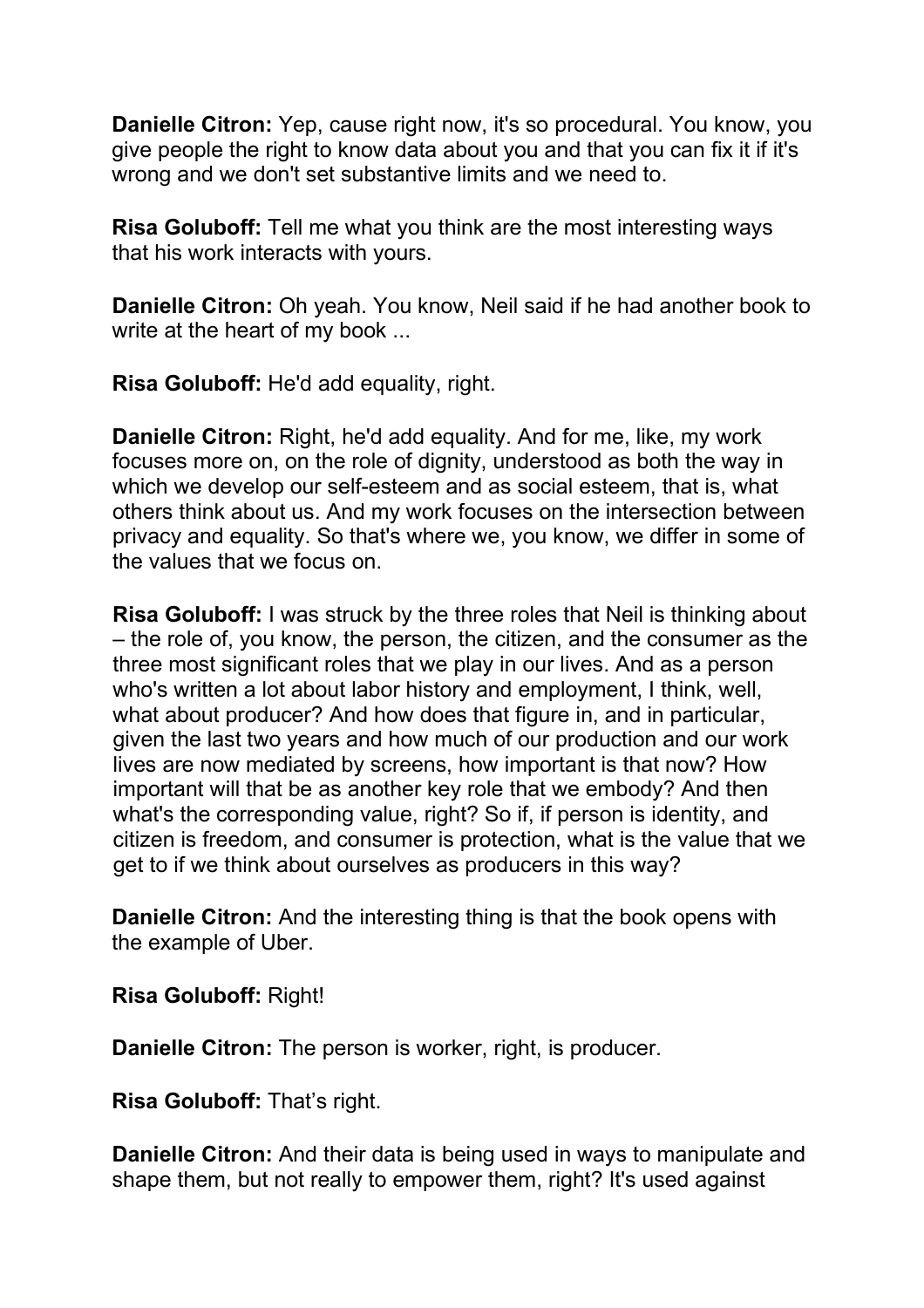them, right? It's not used in ways that are empowering as, as we were talking about before. And so we're constantly being tracked and rated and scored as employees, as a credit risk. So that you're right that as worker, it's such an essential part of it. I think dignity would be an important way in which we ...

**Risa Goluboff:** That's what I thinking! I was thinking the value might be dignity! Yeah.

**Danielle Citron:** Yes. Right. Sense of self. I, I know this from "The Lost Promise of Civil Rights," your brilliant book, right, and how we think about work and its importance. And as a civil right, as a substantive protection for each and every one of us, and data mediates those relationships now, but I think affording that respect and allowing people to enjoy both self-respect and self-esteem and social esteem in their work relationships, to me, dignity strikes me as just the right value to capture that.

**Risa Goluboff:** I agree.

[THEME MUSIC CREEPS IN]

**Risa Goluboff:** Danielle, as always it's such a pleasure to talk to you and I can't wait for our next podcast episode.

**Danielle Citron:** Thank you so much. It was so much fun.

[THEME MUSIC UP, THEN UNDER]

**Danielle Citron:** That does it for this episode of Common Law. If you'd like more information on Neil Richard's work on privacy, head to our website, CommonLawPodcast.com. There you'll find all of our previous episodes, links to our Twitter feed, and more.

**Risa Goluboff:** In two weeks, co-host Greg Mitchell and I will be interviewing UVA Law's John Monahan, an expert on predicting violence.

**John Monahan:** You predict a person to be safe, and then they go out and murder five people. Then you got it wrong big, big time. And I think that clinicians are petrified.